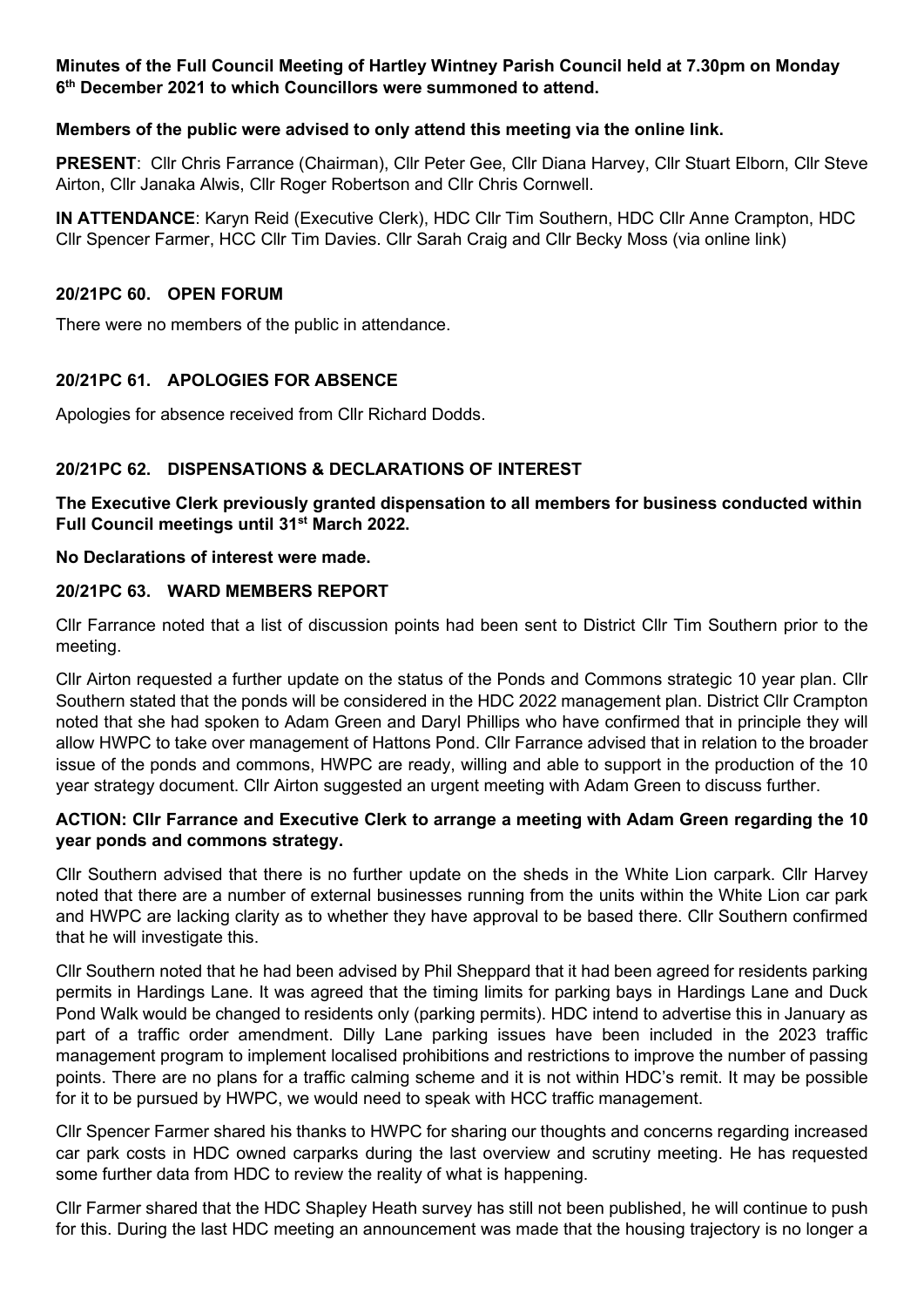problem until late 2020's and the land supply will take them through into the early 2030's, which is contrary to the arguments made early on. However, they are planning to bring Shapley Heath back to the table as part of the local plan.

Cllr Farmer noted that he has been promised an update from SE Water regarding the schedule and impact of works on the Fleeet Road in the new year. This will be shared with HWPC so it can be publicised on our website and social media.

Cllr Farmer stated that a private HDC members only meeting will be held on Thursday 16<sup>th</sup> December 2021, whereby they are expecting to have a first view of the further budget cuts being proposed. These are likely to affect front line services. Cllr Spencer will pass on further information when he is able to.

HCC Cllr Tim Davies noted that the previously proposed HCC budget cut that involved stopping the school crossing patrol has been rejected.

Cllr Davies noted that a meeting had been held regarding education standards across local schools in the area. He confirmed that all schools are perfoming quite well. Many of the schools that were previously assessed as being Ofsted Outstanding are expected to be downgraded to Good. Nationally, only 3% of previously rated 'outstanding' schools have maintained this rating. A statistic was shared at the meeting that there are no special educational needs children within Hart state schools. Cllr Davies is interested to know what HWPC think of this statistic as he doesn't agree that this is correct. He is also interested to know how many children in Hartley Wintney attend Calthorpe Park School. The Executive Clerk confirmed that we don't hold the data to confirm this however there is expected to be a number of children who live in Hartley Wintney that go to Calthorpe Park.

Cllr Davies confirmed that the pavement improvement work along Dilly Lane is going ahead.

# **20/21PC 64. APPROVAL OF MINUTES, ACTIONS LOG & PARISH OFFICE REPORT**

Cllr Elborn proposed approval of the minutes and actions log of the Full Council meeting on 1<sup>st</sup> November 2021, Seconded by Cllr Harvey. **AGREED by all.**

The Council reviewed the actions log. Cllr Elborn updated the Cllrs on the OS online maps software capabilities.

Cllr Crampton confirmed that a grant had been given to HDC Cllrs that can be used by small groups to offset some of the costs related to Platinum Jubillee celebrations. This can be done through the Parish Council. In January there will be a form on the HDC website to apply.

#### **ACTION: Cllr Elborn to add the Executive Clerks annual leave into the Teams Calendar.**

The Executive Clerk noted that the late night shopping event on 16<sup>th</sup> December will be a low key event in light of the rising covid cases locally. Car parking will be free and there will be social media/ website promotion in the lead up to the event. Hart Rotary will be asked to come along with their sleigh. The Waggon and Horses will be asked to sell mulled wine.

#### **20/21PC 65. PARISH COUNCIL FINANCE** – review & approval of following:

i) To approve Payments listing (attached)

The Council reviewed the payments listing. Cllr Gee proposed approval of the Payments listing, seconded by Cllr Harvey. **AGREED by all.**

ii) To receive preliminary draft budget for brief discussion and recommendation for Finance Committee (attached)

The Executive Clerk presented an overview of the draft budget figures to the Council. The net expenditure over income is £282,035. Last years precept was £212,299, so there is a £71,000 difference. The main differences vs last year are the seasonal events, bus and new assets. Cllr Gee suggested that as a rule for next year, the precept vs expenditure should balance so there are no deficits. This would involve a balanced budget with an increase in precept. This will be reviewed formally at the Finance Committee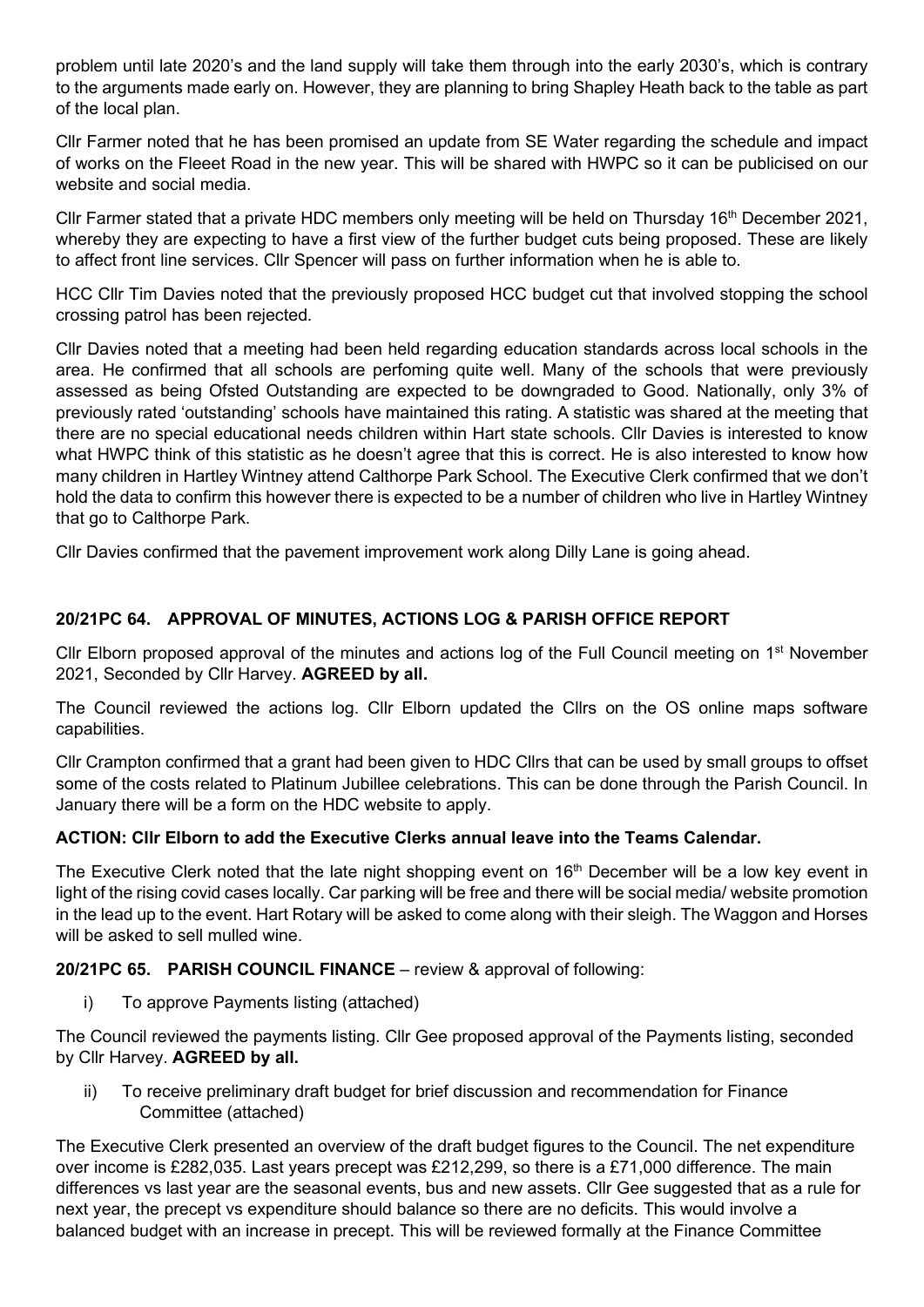meeting on Tuesday 14<sup>th</sup> December, prior to being presented at the next Full Council meeting. The Executive Clerk explained that we can apply for an increased amount of precept providing we have justifiable need. The Executive Clerk is awaiting further information regarding this from HDC, this will be circulated upon receipt.

# **ACTION: Executive Clerk to circulate information regarding precept application from HDC.**

iii) Income & expenditure, cashbooks & bank reconciliations for October 2021 (attached)

Cllr Farrance wished to defer this to the next meeting.

### **20/21PC 66. PARISH COUNCIL MATTERS**

i) Receive representation from Whitewater PPG at 8.15pm

Mr Steve Cardwell of Whitewater Health joined the meeting at 8.15pm.

Mr Cardwell provided a general update to the Council. He explained that a patient will not always be offered a GP for first consultation. Whitewater Health have a duty team, consisting of GP's, Advanced Nurse Practitioners, Practice nurses and Pharmacists. They are trying to share the message that the most appropriate condition will be offered in order to save as much time as possible. They have recruited a new salaried GP and a GP partner to start in January and February 2022 which will ease some of the pressure. Clinical Pharmacists are assisting GP's with their workflow of prescriptions. They have brought on a company called VIR Pract to support with workflow. More receptionists will be recruited to help accept more phone calls. Mr Cardwell will be working with their telecoms company to review whether the telephone booking system is set up as efficiently as it can be. The website will also be reviewed with plans to make improvements.

Cllr Airton noted that a number of long standing GP's have left the practise recently and questioned if the reasoning behind this is being investigated. Mr Cardwell confirmed that he would put this to the partners to provide a proper response to this query.

Cllr Harvey queried the process upon how a patient is triaged upon initial phonecall. Mr Cardwell explained that the receptionist will ask if the concern is urgent and needs to be treated today. If so, they ask for a brief explanation of what is wrong which then gets passed on to the multidisciplinary team for review. They will then advise who is best to see the patient and an appointment is arranged. For a non urgent concern, the receptionist will arrange the next available routine appointment.

Cllr Elborn asked if any plans to implement video call consultations will be considered. Mr Cardwell advised that this is not in their future plans, however a phonecall consultation can be changed to a video call should the GP think this be required. 62% of all consultations are face to face.

Mr Cardwell noted that many practices in North Hampshire will have a finite number of duty team appointments and once full will stop seeing patients. Whitewater Health do not do this, everyone on the list will be seen.

Cllr Farrance asked if he could meet with Mr Cardwell to discuss in detail the messages that HWPC can pass on to parishioners to give comfort to them regarding what Whitewater Health are doing to address concerns.

#### **ACTION: Cllr Farrance to arrange a meeting with Mr Cardwell.**

Cllr Crampton asked for an update on how workload between the Hartley Wintney and Hook surgeries is currently being split. Mr Cardwell explained that the Hartley Wintney branch is being used for any respiratory concerns that need to be seen face to face. Any Hartley Wintney residents that cannot make it to Hook will also be seen in the HW branch.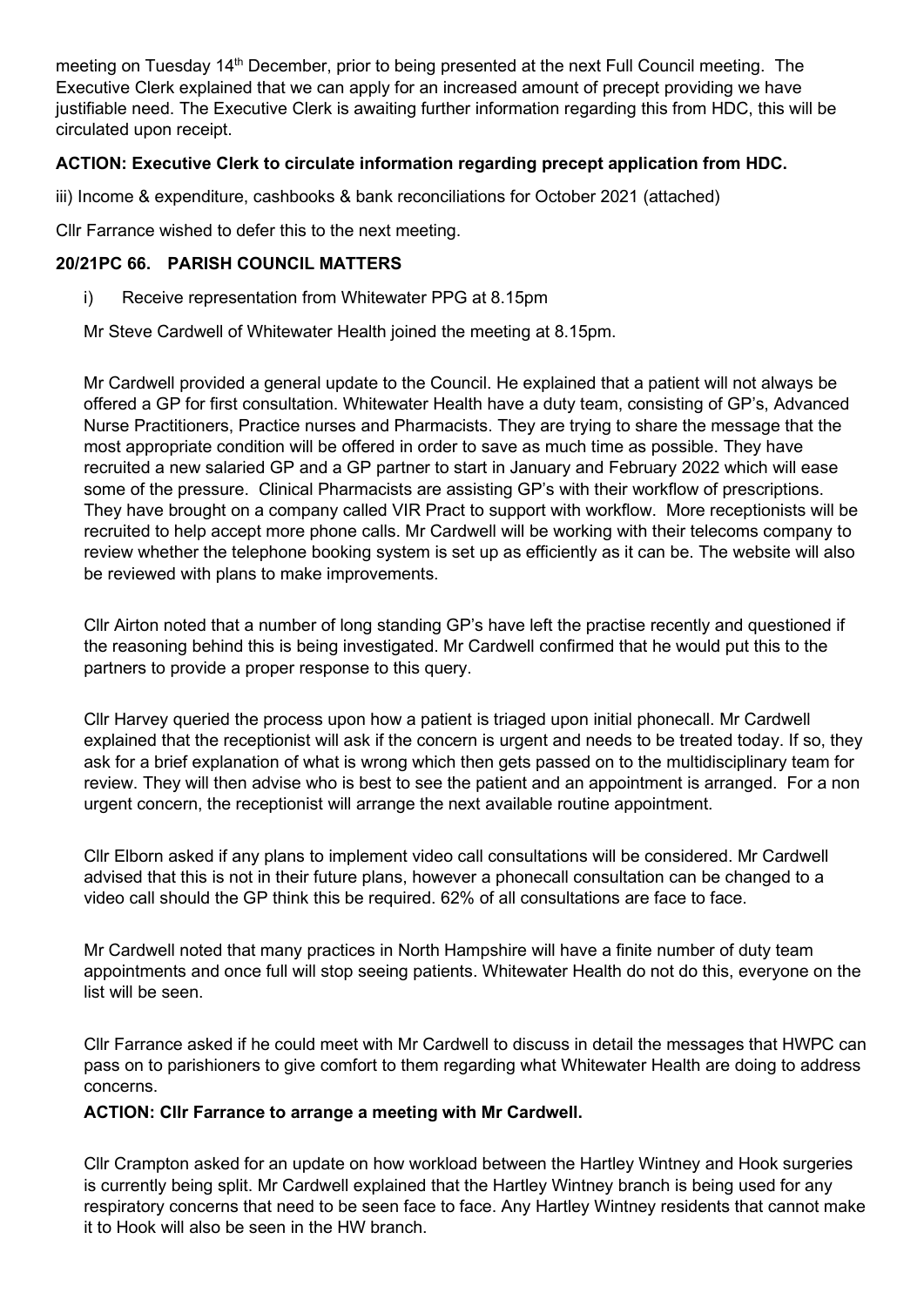Mr Cardwell left the meeting at 8.43pm.

ii) To receive and approve adoption of following policies (attached); Cllr Craig introduced the policies to the Full Council.

HWPC Reporting at Council Meetings Policy 2021 – It is a legal requirement to permit video and audio recording of council meetings, providing it doesn't disrupt the running of the meeting. Cllr Airton requested a change in wording on point 2.1 from 'recommended' to 'required'. Subject to this change, Cllr Elborn proposed approval of the HWPC Reporting at Council Meetings Policy 2021, seconded by Cllr Airton. **AGREED by all.**

HWPC Burial Grounds Policy 2021 – Cllr Craig proposed the policy as presented by the E&A Committee. Cllr Craig wished to note that it would be an opportunity to state a preferred grave digger for 2022. Cllr Robertson proposed approval of the HWPC Burial Grounds Policy 2022, seconded by Cllr Gee. **AGREED by all.**

HWPC Memorial Benches Policy 2021- Cllr Craig proposed the policy as presented by the E&A Committee. Cllr Robertson proposed approval of the HWPC Memorial Benches Policy 2021, seconded by Cllr Cornwell. **AGREED by all.**

HWPC Winter Weather Emergency Plan 2021 – Cllr Craig proposed the policy for approval, noting that the checking of grit bins during bad weather is reduced to 'at least once a week' and the HAO will respond to individual resident requests as necessary should a bin run out of grit or salt. Cllr Gee proposed approval of the HWPC Winter Weather Emergency Plan 2021, seconded by Cllr Elborn. **AGREED by all.**

# **ACTION: Executive Clerk to add the purchase of 2 new salt bins onto the Finance committee actions list.**

# **20/21PC 67. CHAIRMAN'S ANNOUNCEMENTS & PARISH COUNCILLOR MATTERS**

Cllr Farrance wished to thank all of the Cllrs and Parish Office team for their efforts this year.

Cllr Gee noted that the Village festival will be held on the weekend of  $10<sup>th</sup>/11<sup>th</sup>$  June 2022, so requested that all Cllrs diarise this to ensure availability. Cllr Gee wished for further emphasis on marketing of the Community bus and the LPC. He wished for marketing plans to be added to the agenda for the next Full Council meeting. Cllr Airton suggested adding the public bus timetable into the Contact magazine, along with the Community Bus timetable.

# **ACTION: Executive Clerk to add review of marketing plans to the next Full Council agenda.**

# **ACTION: The Community Bus Administrator to add the public bus timetable to the Community Bus timetable within the Contact magazine.**

Cllr Harvey wished to express her thoughts that the High Street looks lovely this Christmas.

Cllr Robertson thanked the Council for their well wishes and gift basket. Cllr Robertson asked for an update on the bench at Phoenix Green. The Executive Clerk confirmed that she had spoken with Liz Vango-Smith who has confirmed it will be returned.

Cllr Elborn noted that the Executive Head Teacher will be leaving The Greenoaks Federation at the end of this educational year and questioned if we should further engage with the Governers during this period of change. Cllr Farrance noted that he wished to acknowledge Sue Tadmans contribution to the community and that there is more opportunity to further engage with the Federation.

Cllr Airton questioned what the Community Events Working Party will look like. The Executive Clerk explained that this will be controlled by the Parish Office. Its main objective is to engage the various community groups to ensure we have the best use of resources for a more cohesive approach. Any group that is active in the community will be invited to be part of the working party, for example the PTA, The